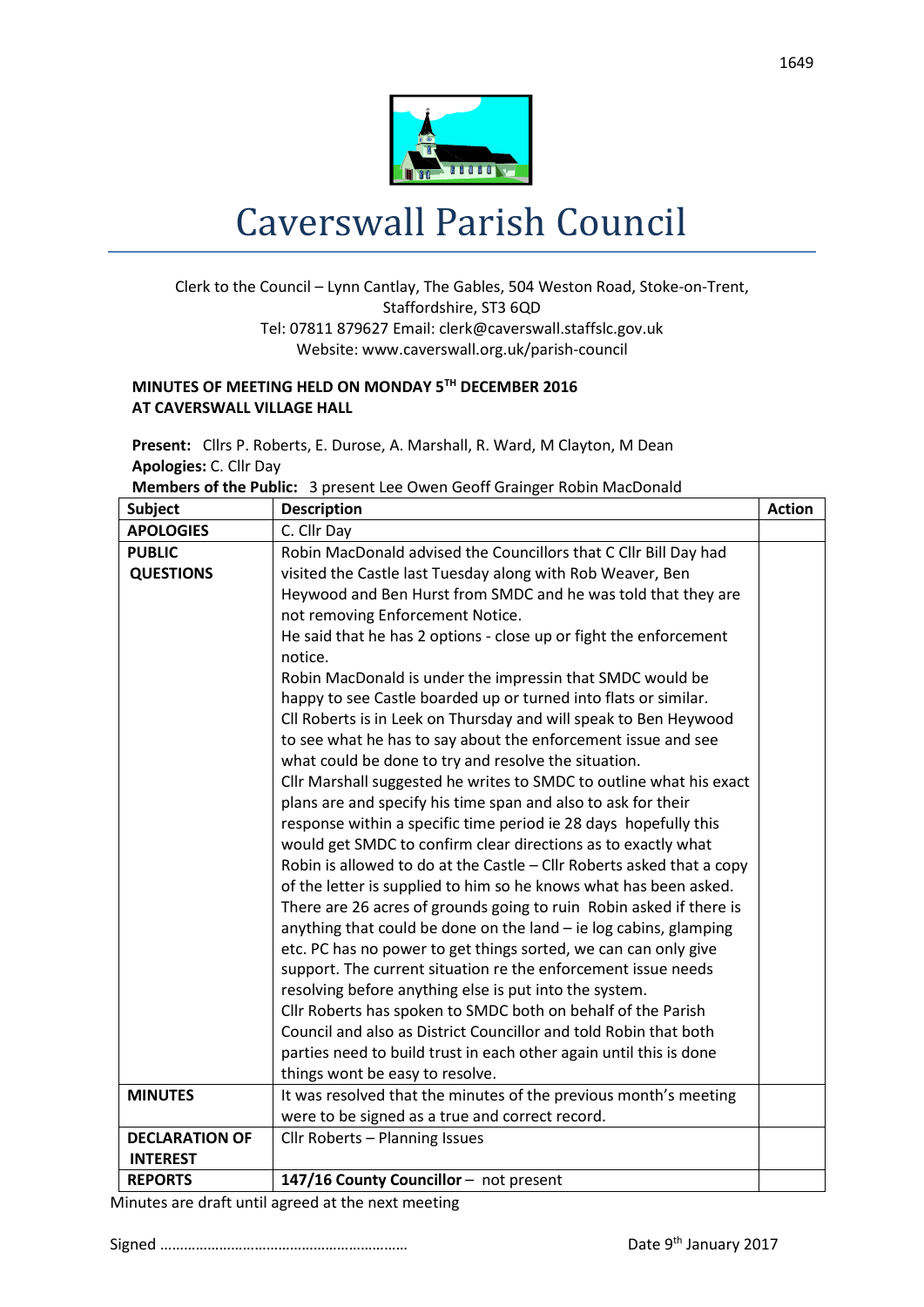| <b>Subject</b>         | <b>Description</b>                                                                                                       | <b>Action</b> |
|------------------------|--------------------------------------------------------------------------------------------------------------------------|---------------|
| <b>COUNTY/DISTRICT</b> | 148/16 District Councillor - nothing to report.                                                                          |               |
| <b>COUNCILLORS</b>     |                                                                                                                          |               |
| HANDYMAN/              | Nothing to report                                                                                                        |               |
| <b>LENGTHSMAN</b>      |                                                                                                                          |               |
|                        | <b>HIGHWAYS ISSUES -</b>                                                                                                 |               |
| <b>MATTERS ARISING</b> | 149/16 Grids and Drains                                                                                                  |               |
| <b>FROM PREVIOUS</b>   | Nothing to report                                                                                                        |               |
| <b>MEETINGS</b>        | 150/16 Footpaths:                                                                                                        |               |
|                        | (139/16, 119/16, 102/16, 102/16, 66/16, 40/16, 24/16, 08/16,                                                             |               |
|                        | 155/15, 138/15. 124/15, 108/15, 91/15, 76/15)                                                                            |               |
|                        | Nothing to report                                                                                                        |               |
|                        | 151/16 Bus Shelter by Scout Hut                                                                                          |               |
|                        | (138/16, 120/16, 103/16)                                                                                                 |               |
|                        | SMDC are still trying to find out who owns it.                                                                           |               |
|                        | 152/16 Fencing along The Dams:                                                                                           |               |
|                        | $(139/16121/16, 104/16, 67/16, 41/16, 26/16, 15/16)$                                                                     |               |
|                        | Still ongoing                                                                                                            |               |
|                        | 152/16 Information on cost of playground equipment/insurance                                                             |               |
|                        | costs etc                                                                                                                |               |
|                        | (140/16, 121/16, 112/16)                                                                                                 |               |
|                        | Still ongoing                                                                                                            |               |
|                        | 153/16 Car Park Access barriers                                                                                          |               |
|                        | (141/16, 126/16, 113/16)                                                                                                 |               |
|                        | Purchase order sent to contractor. Should be done in New Year.<br>154/16 St Peters Church - Condition of the church yard |               |
|                        | Church warden Mrs Beardmore has spoken to Cllr Durose and told                                                           |               |
|                        | her that the Church have been trying to see how they could get this                                                      |               |
|                        | area tidied up and into a manageable state for a some time and                                                           |               |
|                        | would be happy for us to undertake this so that they can then keep                                                       |               |
|                        | it under control.                                                                                                        |               |
|                        | Further quote to be obtained, Cllr Durose to contact Alex Mizan                                                          | ED            |
|                        | once quote obtained then decision to be made on who does the                                                             |               |
|                        | work.                                                                                                                    |               |
|                        | <b>Unresolved Items:</b>                                                                                                 |               |
|                        | <b>Trees along The Dams</b>                                                                                              |               |
|                        | SCC still to be contacted re the 2 dead trees                                                                            | Clerk         |
|                        | 155/16                                                                                                                   |               |
| <b>CORRESPONDENCE</b>  | <b>TSB</b><br><b>Bank Statement</b>                                                                                      |               |
|                        | Invite to Evening Event on 19th Deember<br>Cav Village Hall                                                              |               |
|                        |                                                                                                                          |               |
|                        |                                                                                                                          |               |
| <b>FINANCE AND</b>     | 156/16 Accounts                                                                                                          |               |
| <b>ANNUAL RETURN</b>   | Payments:                                                                                                                |               |
|                        | The following accounts were approved for payment: -                                                                      |               |
|                        | Mrs L Cantlay - Clerk Salary and Expenses - December £215.00 *                                                           |               |
|                        | Mrs L Cantlay – Computer software (50% contribution) £30.00 *                                                            |               |
|                        | £108.00 *<br>Town & Country Services - November invoice                                                                  |               |
|                        | TOTAL PAYMENTS THIS MONTH - £353.00                                                                                      |               |
|                        | *,<br>- indicates payments to be made via Internet Banking Faster                                                        |               |
|                        | Payment, approved at meeting.                                                                                            |               |
|                        |                                                                                                                          |               |

Minutes are draft until agreed at the next meeting